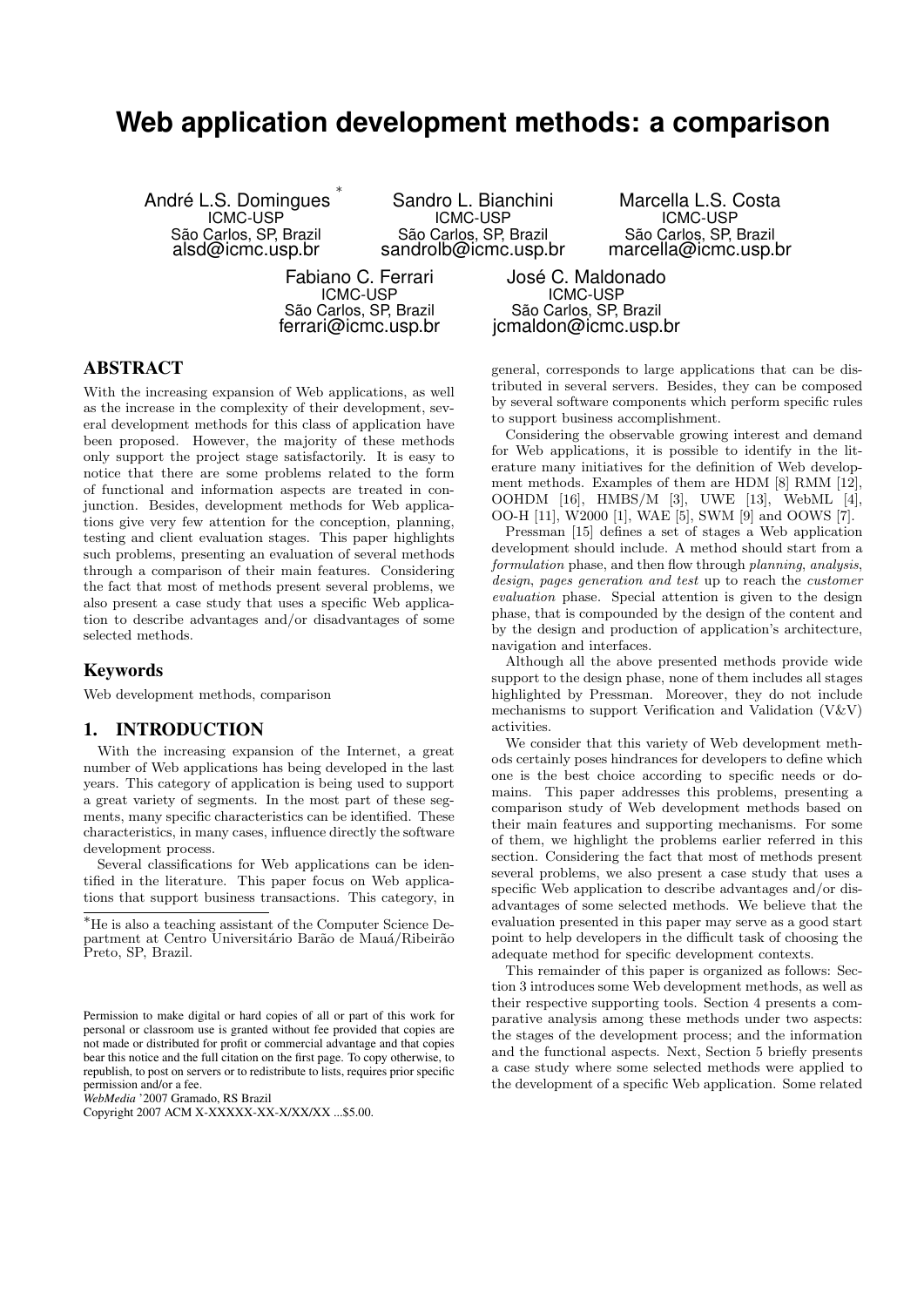work is introduced in Section 2. Finally, Section 6 presents our concluding remarks and possibilities for future work.

## 2. RELATED WORK

There are relatively few examples in the literature of studies that investigate Web development methods [14, 13, 10]. Most research in Web engineering has concentrated on the proposal of methods and tools as a basis for process improvement and higher product quality.

Lee et. al [14] describe an analysis where some attributes of a Web development method were measured. The attributes used were: key modeling technique, phases, documentation, source of navigation, approach to identify users' view and semantic richness. However, most of the results described by the authors are subjective, which may have influenced the validity of their results.

Koch [13] compares the phases covered by some Web development methods. As we can see later (Section 4.1), a comparison as present by Koch may hide some important aspects. The depth with which a Web development method describes a phase can vary enormously. For example, some Web development methods descriptions only propose a set of textual guidelines while others provide supporting tools for the some phases.

Gu et. al [10] have explored the requirements on Web development methods for representing the characteristics of Web applications and where existing methods fail to meet these requirements. Existing limitations tend to be most significant in several key areas, for example, the lack of support for effective modeling of the link between information and functional aspects. However, few Web development methods were presented and some extensions were not considered.

## 3. WEB DEVELOPMENT METHODS

A development method for Web applications must be established in order to enable the management of the software life cycle, including development and maintenance. It should combine traditional techniques and principles of the software engineering with specific aspects of the Web. However, the latter are not considered by well known development techniques, e.g. the OMT or modeling languages, e.g. the UML

In a general way, the current methods extend the classic ones by the addition of some navigational model to specify the navigational characteristics of a Web application. A similar procedure is also used for the extension of some development techniques or modeling languages to the context of the Web applications. These models define navigational views of a system and become related to their specific groups of users. Generally, navigational descriptions are represented by graphs that specify the data views of an application and the defined functionality in structural models. The nodes of these graphs represent system views and they can be related by navigational links (edges).

In the last years several methods tried to extend some known techniques, such as ObjectOriented (OO), Entity-Relationship (E-R) and Data Flow Diagram (DFD), for the Web application context [9]. Moreover, some characteristics such as the immediacy or the short time requested for its development can suggest the use of other methods, such as the agile ones, since among their principles, there is the fast delivery of running product versions.

Considering the extensions based on known techniques, and based on the work of Bianchini [2] which extends previous ones [6, 13, 14], Table 1 presents the following attributes of some methods found in the literature, each one in the corresponding table column: (i) the analyzed method; (ii) the employed modeling technique; (iii) the chosen notation for the models; and (iv) the supporting tool for the method.

Table 1: Development methods

| Method       | Tech.           | <b>Notation</b>    | $\mu$<br>Tool                    |  |  |  |
|--------------|-----------------|--------------------|----------------------------------|--|--|--|
| <b>OOHDM</b> | $\overline{O}O$ | UML and own        | OOHDM-Web                        |  |  |  |
| <b>UWE</b>   | 00              | UML and own        | ArgouWE                          |  |  |  |
| WebML        | $\overline{O}O$ | E-R, UML and       | WebRatio                         |  |  |  |
|              |                 | own                |                                  |  |  |  |
| $OO-H$       | $\overline{O}O$ | UML and own        | CASE Tool                        |  |  |  |
| <b>WAE</b>   | $\overline{O}O$ | UML and own        |                                  |  |  |  |
| <b>OOWS</b>  | $\overline{O}O$ | UML                |                                  |  |  |  |
| <b>HDM</b>   | $E-R$           | $E-R$              |                                  |  |  |  |
| <b>RMM</b>   | E-R.            | E-R and own        |                                  |  |  |  |
| <b>SWM</b>   | <b>DFD</b>      | <b>DED</b>         | <b>ASCENT</b>                    |  |  |  |
| W2000        | $E-R$ and       | <b>UML</b><br>HDM, |                                  |  |  |  |
|              | OΟ              | and own            |                                  |  |  |  |
| HMBS/M       | $OO$ and        | Fusion, State-     | <b>HySCharts</b><br>$\mathbf{e}$ |  |  |  |
|              | states          | charts and own     | WebScharts                       |  |  |  |

We can observe that although the technique and notations are different for the methods, the sequence of stages which should be performed is similar. Initially, the domain of the application is analyzed and designed. In the sequence, the focus is on the structure and the navigation of the application. Finally, the graphical interface is designed.

## 4. COMPARISON

In general, any evaluation involving development methods, either Web or traditional applications, is not trivial. The goals of different development methods can be relatively different. While some methods have in mind to support many aspects of the development process, others only detail few parts of it.

In this manner, in the next sections we present two comparative studies. We considered as the basis for the comparison process: (i) the stages of the development process; and (ii) information and functional aspects of Web applications.

#### 4.1 Stages of Development Process

For the comparison presented in the Table 2, adapted from the work of Bianchini [2] in extension to the works of Domingues [6] and Koch [13], we considered the stages of the development process proposed for Pressman [15], which are: (i) formulation; (ii) planning; (iii) analysis; (iv) design (architectural, navigational and interface); (v) pages generation; (vi) testing; and (vii) customer evaluation.

It is important to notice that an evaluation like this can omit some important aspects. The details that a method offers to a specific activity and the information gathering from it can present a large variation. Some methods only consider a set of guidelines in textual way, whereas others provide tools with support to the stages development. As an example, we can consider the OOHDM method, that is composed by graphical representations for the architectural, navigational and interface design stages. These steps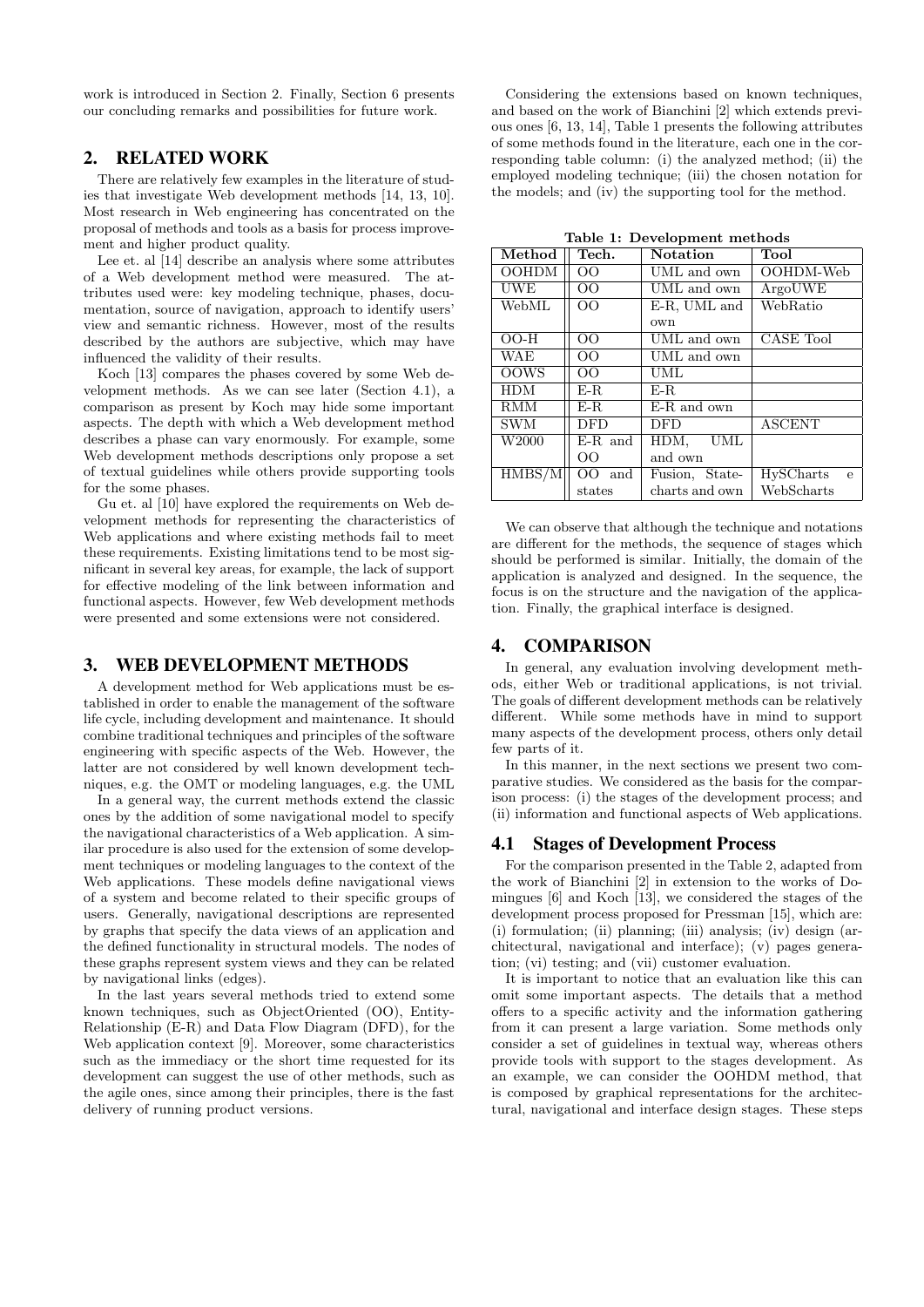Table 2: Development methods process stages

|                             | Formulation | Planning | Analysis | Design |        |         |            |         |            |
|-----------------------------|-------------|----------|----------|--------|--------|---------|------------|---------|------------|
|                             |             |          |          | Arch.  | Navig. | Interf. | Generation | Testing | Evaluation |
| <b>HDM</b>                  |             |          |          |        |        |         |            |         |            |
| RMM                         |             |          |          |        |        |         |            |         |            |
| <b>OOHDM</b>                |             |          |          |        |        |         |            |         |            |
| <b>HMBS</b>                 |             |          |          |        |        |         |            |         |            |
| <b>UWE</b>                  |             |          |          |        |        |         |            |         |            |
| WebML                       |             |          |          |        |        |         |            |         |            |
| $\overline{OO-H}$           |             |          |          |        |        |         |            |         |            |
| $\overline{\mathrm{W}2000}$ |             |          |          |        |        |         |            |         |            |
| WAE                         |             |          |          |        |        |         |            |         |            |
| <b>SWM</b>                  |             |          |          |        |        |         |            |         |            |
| <b>OOWS</b>                 |             |          |          |        |        |         |            |         |            |

are supported by the OOHDM-Web tool. On the other hand, the method only describes some concerns regarding the pages generation stage.

Table 2 also shows that most of Web development methods provide few, even no support to V&V activities, in particular to testing activities. As a complement, from the point of view of V&V and more specifically in relation to revision and inspection activities, the literature reveals that nothing related with these activities was identified in those methods.

#### 4.2 Functional and Information Aspects

For the comparison presented in the Figure 1, in extension to the works of Bianchini [2] and Gu et. al [10], we initially considered the same two aspects considered for Gu et. al [10]: (i) information; and (ii) functional. Besides the support that a method should offer from the information and functional points of view, another critical issue that should be considered it is the ability to make a consistent and a cohesive connection between information and functionalities.

For the analysis of the information aspects, some abilities we considered a method should have are: (i) modeling presentation level concepts; (ii) modeling navigational structure and behavior; (iii) modeling user interactions with information; (iv) modeling user roles and user groups; and (v) modeling content.

From the point of view of the functional aspects, such abilities are: (i) modeling integration and connectivity; (ii) supporting pattern modeling; (iii) representing concepts in a technology neutral fashion; and (iv) modeling sophisticated system functionality.

Among the analyzed factors, the greatest limitations related for the work of Gu et. al [10] are: (i) inability to model complex functionalities; (ii) disconnection between functional aspects and information aspects; (iii) disconnection between business model and technical architecture; (iv) potential misuse of UML extension mechanisms; and (v) inability to support software life cycle management.

If we consider the disconnection between information and functional aspects, we highlight that the majority of existing methods have their origin based on the hypermedia (HDM, RMM, OOHDM, W2000, UWE and WebML). They usually



Figure 1: Development method evaluation: information and functional aspects

provide interesting and sufficient rich characteristics to support information aspects of Web applications, specially for the navigational and presentation modeling. On the other hand, they offer a very limited capacity to support more complex functionalities during the design stage of an application. The WAE method intends to extend the UML notation to support operations and interactions of Web applications. From this point of view, WAE is the only one that fully deal with functional and information aspects.

#### 5. CASE STUDY

We conducted a case study aiming at having a better understanding of some development methods discussed in previous sections of this paper. This case study consisted of the modeling of a specific Web application using different methods. The application in question is a knowledge portal of testing tools, criteria and strategies for Web Applications.

In the first part of the case study, some methods were select considering the evaluation carried out in the Section 4.2. We selected the ones that have prominence of information or functional aspects. These methods are the WebML [4], that it is the best rated regarding to information aspects, the W2000 [1], that is very close to the target zone (see Figure 1), and the WAE (2002) [5], that is the only one inside the target zone.

After the selection of theses methods and the knowledge portal requirements definition, for each selected method we performed the proposed activities. Considering that some stages consist in well known activities and artifacts, these artifacts were reused during the modeling for several methods. Examples of these artifacts are the use cases diagrams and the class diagrams.

The knowledge portal was modeled using these three methods. Based on that, it is possible to notice the advantages and/or disadvantages among them. It is important to notice that the selected methods use several models based on UML notation, which is a very common standard used in several kinds of software modeling.